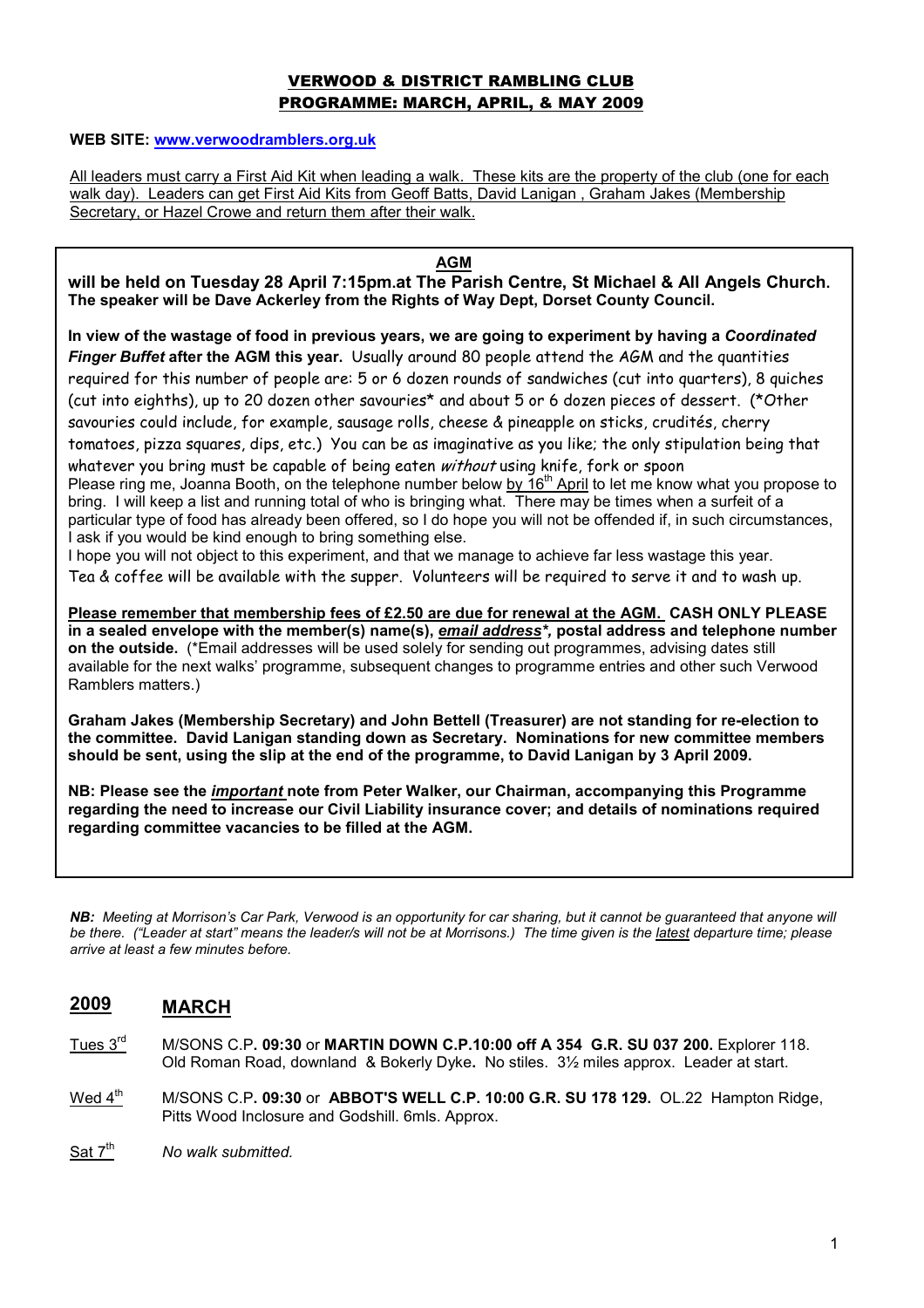- Tues 10<sup>th</sup> M/SONS C.P. 09:30 or BROADCHALKE CHURCH C.P. 10:05. G.R. SU 043 254 Explorer 130 Chalke Pyt Farm, watercress beds, (possible to buy 35p-40p per bunch - bring plastic bag), Mount Sorrell Farm. 3½ miles approx. No stiles. Leader at start.
- $\frac{\text{Wed }11^{\text{th}}}{\text{Fri }13^{\text{th}}}$  No walk submitted.
- M/SONS C.P. 09:30 or The MOOT, DOWNTON 10:10. G.R.SU180 214. Explorer 130. Charleton All Saints, Barn Down, Wick Down, Wick Farm Lane. Approx.9 miles
- Tues  $17<sup>th</sup>$  M/SONS C.P. 09:30 or ROCKFORD COMMON N.T. C.P. 10:00 GR SU164083. Easy walk round Blashford Lakes & Wildlife Reserve. No dogs. 4 miles approx.
- 
- $\frac{\text{Wed }18^{\text{th}}}{\text{Sat }21^{\text{st}}}$  No walk submitted. M/SONS C.P. 09:00 or WINFRITH NEWBURGH CHURCH C.P.10:10. G.R. SY 805 844. OL15 (Purbeck). Coombe Keynes, Daggers Gate, Chaldron Herring. 10 miles. Leaders at start.
- Tues 24<sup>th</sup> M/SONS C.P. 09:30 or. WICK FERRY CAR PARK, CHRISTCHURCH 10:00 GR SZ 156922. Map OL22. Hengistbury Head. Coffee optional at Hiker cafe.  $3\frac{1}{2}$  miles approx. Leaders at start.
- Wed  $25<sup>th</sup>$  M/SONS C.P. 09:30 or POTTERNE PARK, Verwood 09:45 note time (park by tennis courts). GR 095 075. Map OL22. Woolsbridge, Three Legged Cross, Horton Common. Can be wet in places. Approx. 5 miles. Leaders at the start.
- Fri 27<sup>th</sup> M/SONS C.P. 09:30 or YEW TREE INN ODSTOCK 10:15. GR SU145260. Map 130. Nunton, Clearbury Ring and Homington. Hills,stiles & mud. 8 miles.
- Tues 31<sup>st</sup> M/SONS C.P. 09:30 or BRAEMORE CHURCH (park close to wall) 10:00 GR154189. Map OL22 map. Steeple Lane, Whitsbury Wood. 3-3½ miles.

# 2009 APRIL

- Wed 1<sup>st</sup> M/SONS C.P. 09:30 or ANDERWOOD CP 10:00. GR SU249 058. OL22. Forest Circular. 5 miles. Leader at start.
- $\frac{\text{Sat 4}^{\text{th}}}{\text{M}}$  M/SONS C.P. 09:20 or BULBARROW C.P. 10:15 G.R. ST 783 059 Explorer 117. Heath Bottom, Houghton South Down, Milton Park Wood, Milton Abbas, Milton Abbey and Green Hill Down Reserve. Two inclines, some mud possible. Approx 9 miles. Leaders at start.
- Tues  $7<sup>th</sup>$  M/SONS C.P. 09:30 or the WHITE HART P.H. BISHOPSTONE 10:10. G.R. SU 068 258 Explorer 130. Minor road, one gradual hill up to downland. No stiles. 3½ miles approx. Leader at start.
- Wed 8<sup>th</sup> M/SONS C.P. 09:30 or ABBOT'S WELL C.P. 10:00 G.R. SU 178 129. OL.22. Blissford, North Gorley, Dorridge Hill and Ogdens. 6mls. approx.
- $Fri 10th$ </u> No walk submitted.
- Good Friday Tues 14<sup>th</sup> M/SONS C.P. 09:40. Catch No 37 bus (bring bus passes) at 09.58 to Three-Legged Cross and walk back to Verwood via Redman's Hill and Dewlands Common. Could be muddy. No stiles. 3 miles approx.
- Wed  $15<sup>th</sup>$  M/SONS C.P. 09:30 or MARTIN DOWN C.P. A354 10:00. GR SU 038219. A 5-mile stroll round the down. Two hills. 5 miles.
- Sat 18<sup>th</sup> M/SONS C.P. 0930 or DRUSILLAS INN C.P. HORTON 10.00. GR SU 039 075 Explorer 118 (Park at north end of car park). Haythorne, North Farm, Matterly Drove Crichel Mill, Crichel Lake, New Town, Chalbury, Linen Hill Farm, Priors Copse. 9-10 miles.
- Tues 21<sup>st</sup> M/SONS C.P. 09:30 or HIGH CORNER C.P. 10:00. GR SU 200 104. Forest walk with no stiles and slight inclines. 3 miles.
- Wed 22<sup>nd</sup> M/SONS C.P. 09:30 or ABBOTS WELL CP 10:00. GR SU 177 128. Map OL22. Forest Circular. Some hills. 5 miles. Leader at start.